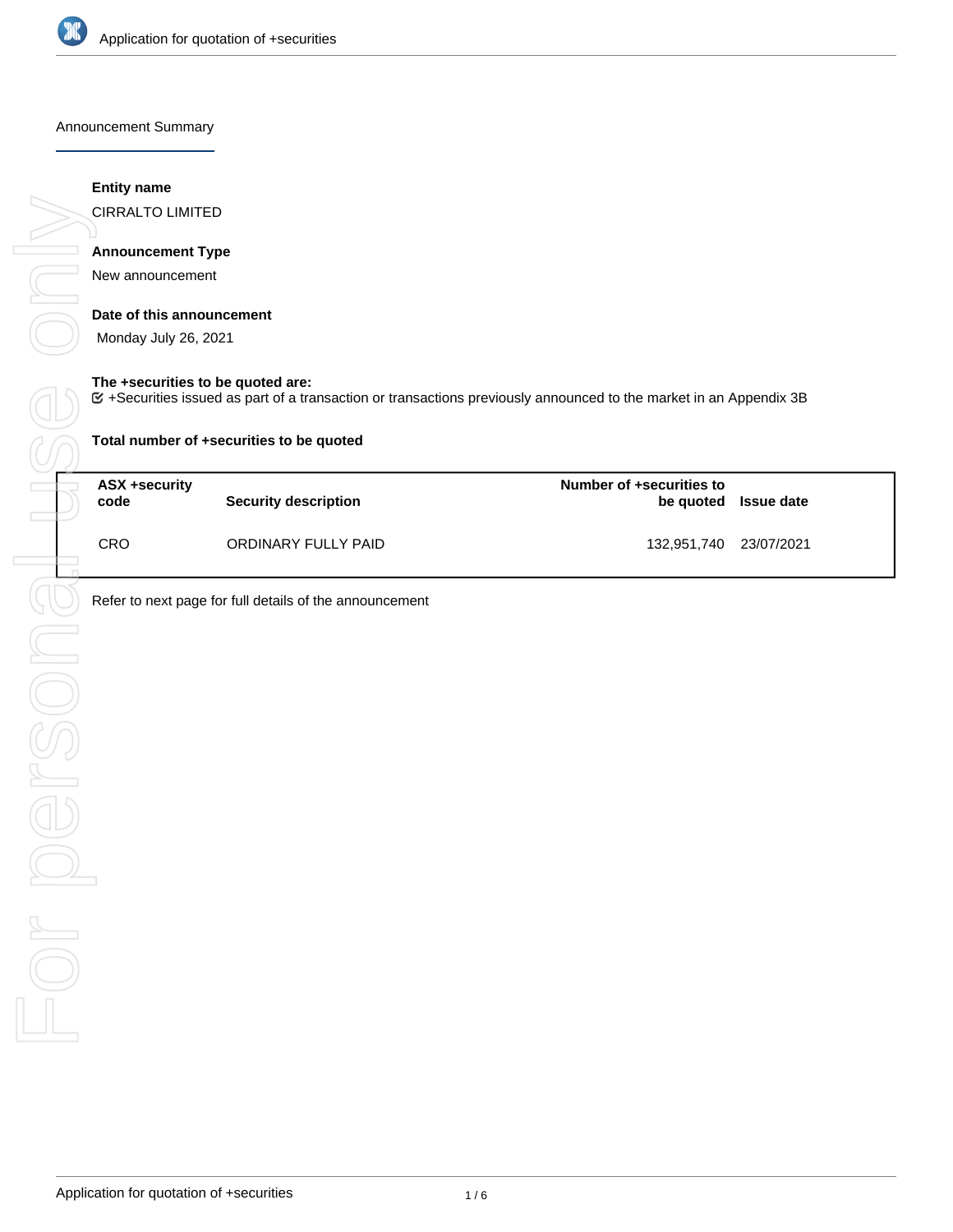

Part 1 - Entity and announcement details

## **1.1 Name of entity**

CIRRALTO LIMITED

We (the entity named above) apply for +quotation of the following +securities and agree to the matters set out in Appendix 2A of the ASX Listing Rules.

**1.2 Registered number type**

ACN

**Registration number** 099084143

**1.3 ASX issuer code**

**CRO** 

**1.4 The announcement is**

New announcement

26/7/2021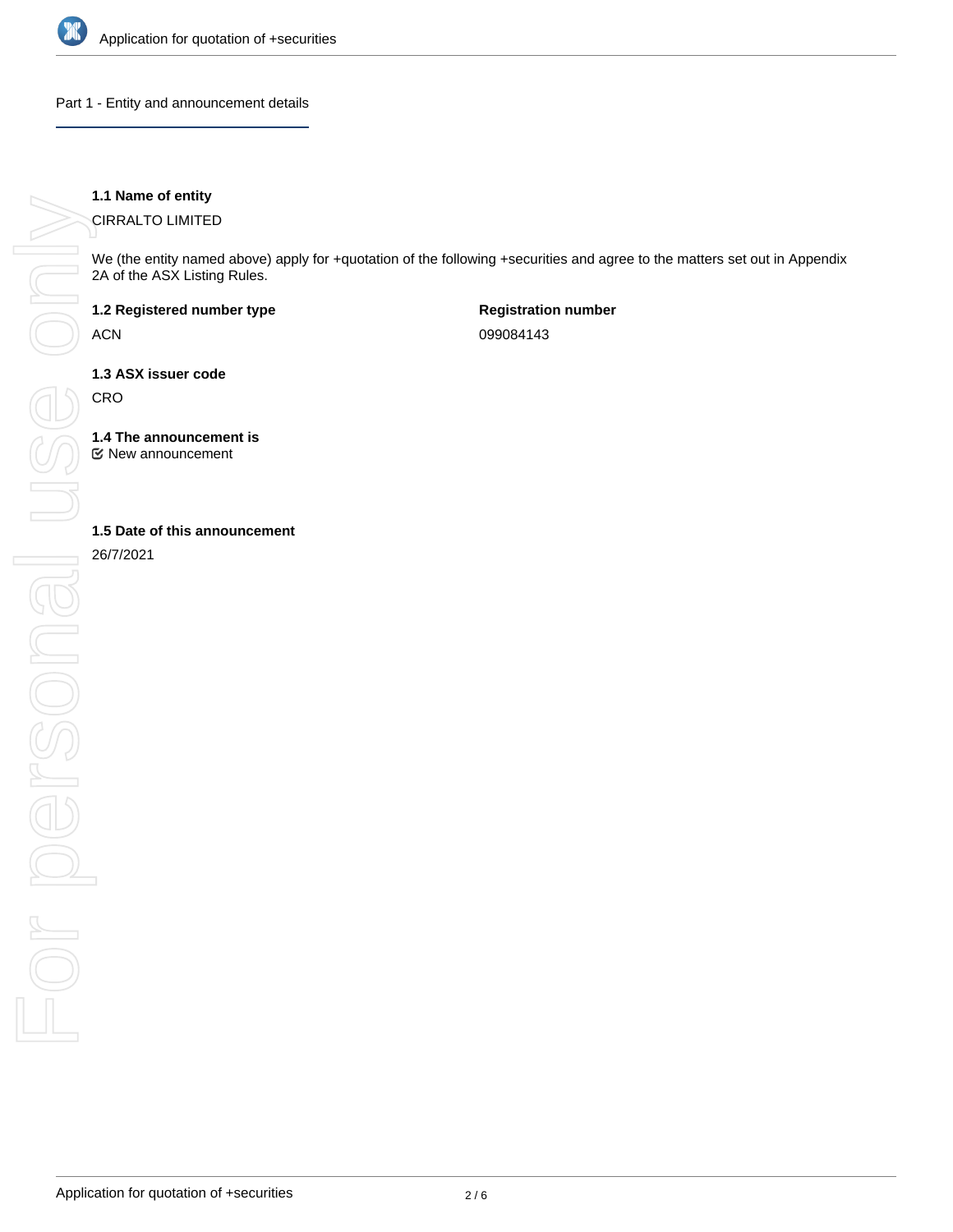

## Part 2 - Type of Issue

## **2.1 The +securities to be quoted are:**

+Securities issued as part of a transaction or transactions previously announced to the market in an Appendix 3B

#### **Previous Appendix 3B details:**

| <b>Announcement Date and</b><br>Time | <b>Announcement Title</b>                   | Selected Appendix 3B to submit quotation<br>reauest |
|--------------------------------------|---------------------------------------------|-----------------------------------------------------|
| 05-Jul-2021 18:15                    | New - Proposed issue of securities -<br>CRO | A placement or other type of issue                  |

**Appendix 3B?** No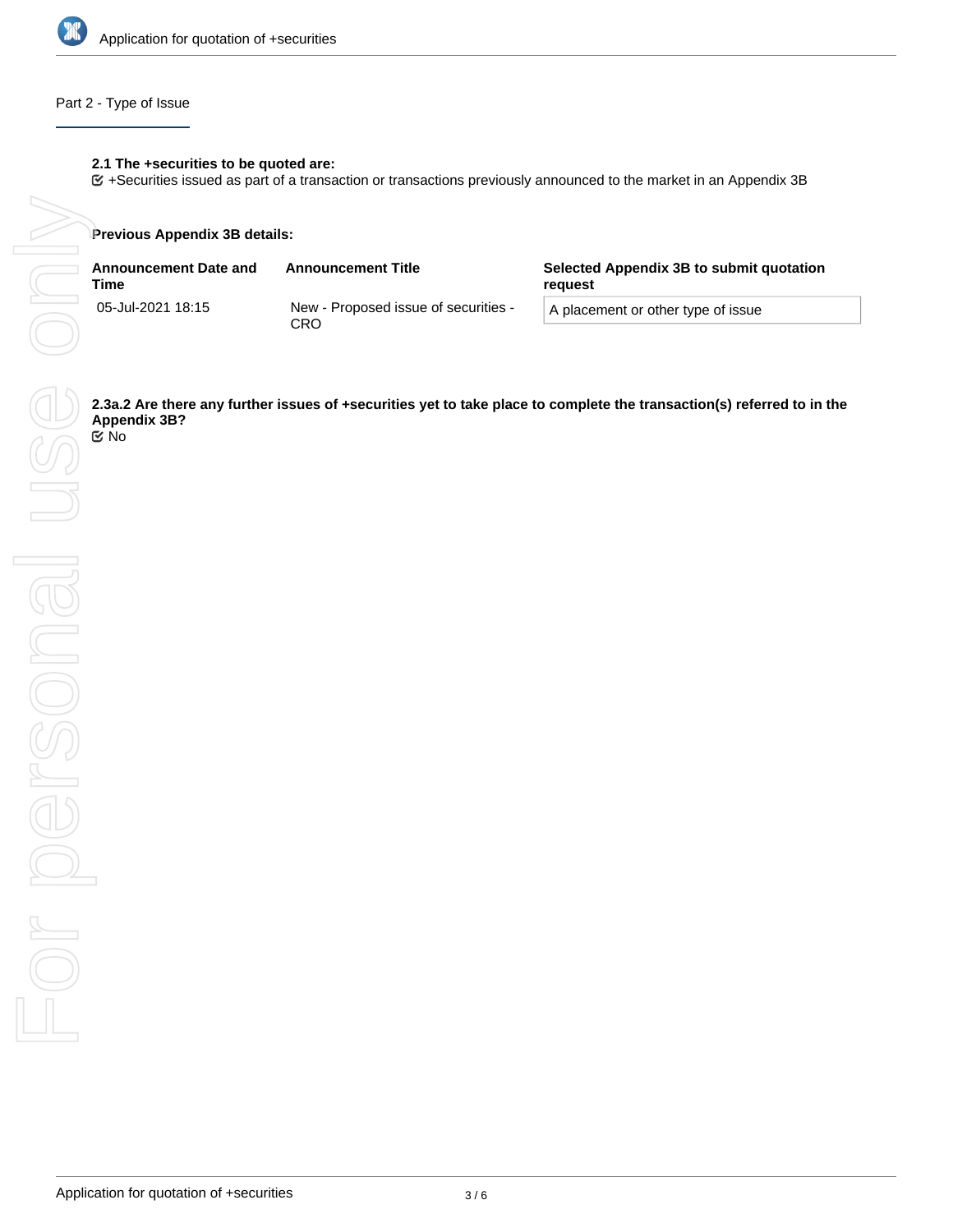

Part 3A - number and type of +securities to be quoted where issue has previously been notified to ASX in an Appendix 3B

#### Placement Details

**ASX +security code and description** CRO : ORDINARY FULLY PAID

**Issue date** 23/7/2021

Distribution Schedule

**Provide a distribution schedule for the new +securities according to the categories set out in the left hand column including the number of recipients and the total percentage of the new +securities held by the recipients in each category.**

| Number of +securities held | <b>Number of holders</b> | Total percentage of +securities held<br>For example, to enter a value of 50%<br>please input as 50.00 |
|----------------------------|--------------------------|-------------------------------------------------------------------------------------------------------|
| $1 - 1,000$                |                          | %                                                                                                     |
| $1,001 - 5,000$            |                          | %                                                                                                     |
| $5,001 - 10,000$           |                          | $\%$                                                                                                  |
| 10,001 - 100,000           |                          | %                                                                                                     |
| 100,001 and over           | 42                       | 100.00 %                                                                                              |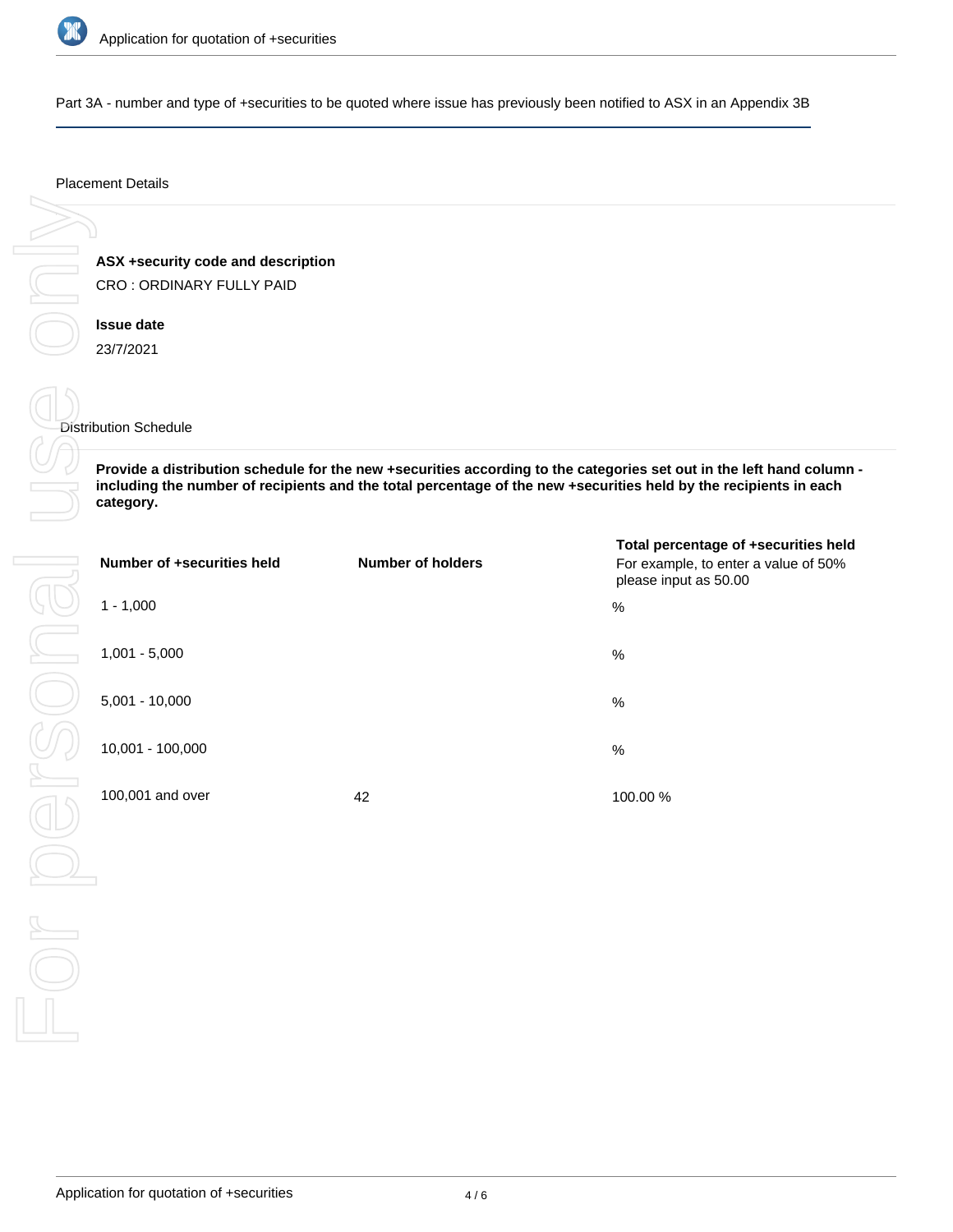

#### Issue details

## **Number of +securities to be quoted**

132,951,740

## **Are the +securities being issued for a cash consideration?**

No

#### **Please describe the consideration being provided for the +securities**

Shares issued to shareholders of Invigo Pty Ltd in consideration for the acquisition of 100% of the issued capital of Invigo Pty Ltd.

## **Please provide an estimate (in AUD) of the value of the consideration being provided per +security for the +securities to be quoted**

0.075000

#### **Any other information the entity wishes to provide about the +securities to be quoted**

49,992,474 Consideration Shares will be subject to voluntary escrow for a period of 12 months, 18,534,257 Consideration Shares will be subject to voluntary escrow for a period of 90 days, 18,534,271 Consideration Shares will be subject to voluntary escrow for a period of 60 days, and 25,947,972 Consideration Shares will be subject to voluntary escrow for a period of 30 days